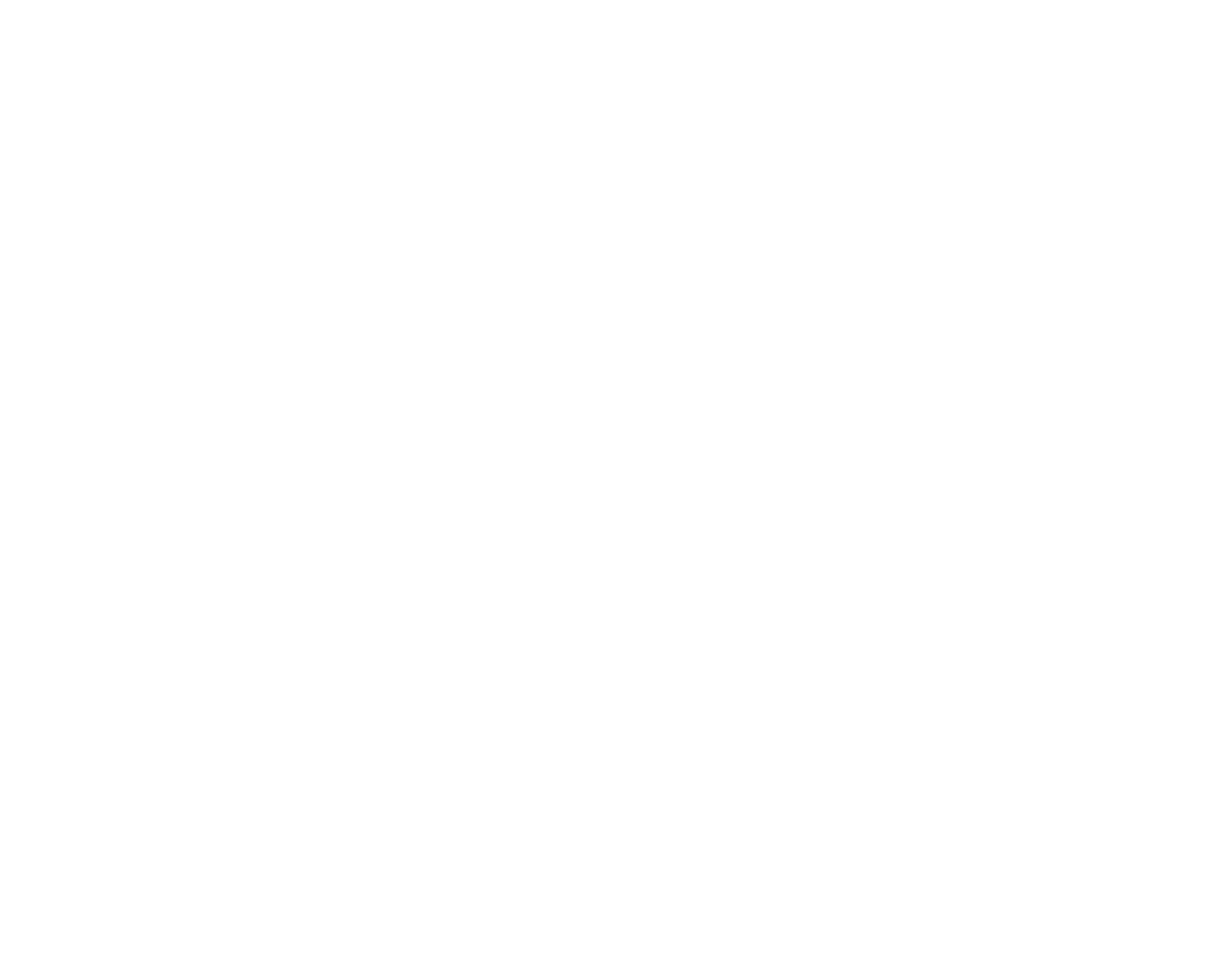| July 5           | <b>July 12</b>   | <b>July 19</b>   | * playoffs |
|------------------|------------------|------------------|------------|
| 1 <sub>v</sub>   | 2 v 4            | 2 v 5            |            |
| <b>P</b> v H     | PvQ              | Avl              |            |
| 4 v 5            | 1 <sub>v</sub>   | 1 <sub>v</sub>   |            |
| CvL              | <b>B</b> v H     | <b>EvQ</b>       |            |
| <b>B</b> v D     | C v M            | BvJ              |            |
| EvF              | AvE              | HvK              |            |
| 2 and Q has bye* | 3 and I has bye* | 4 and M has bye* |            |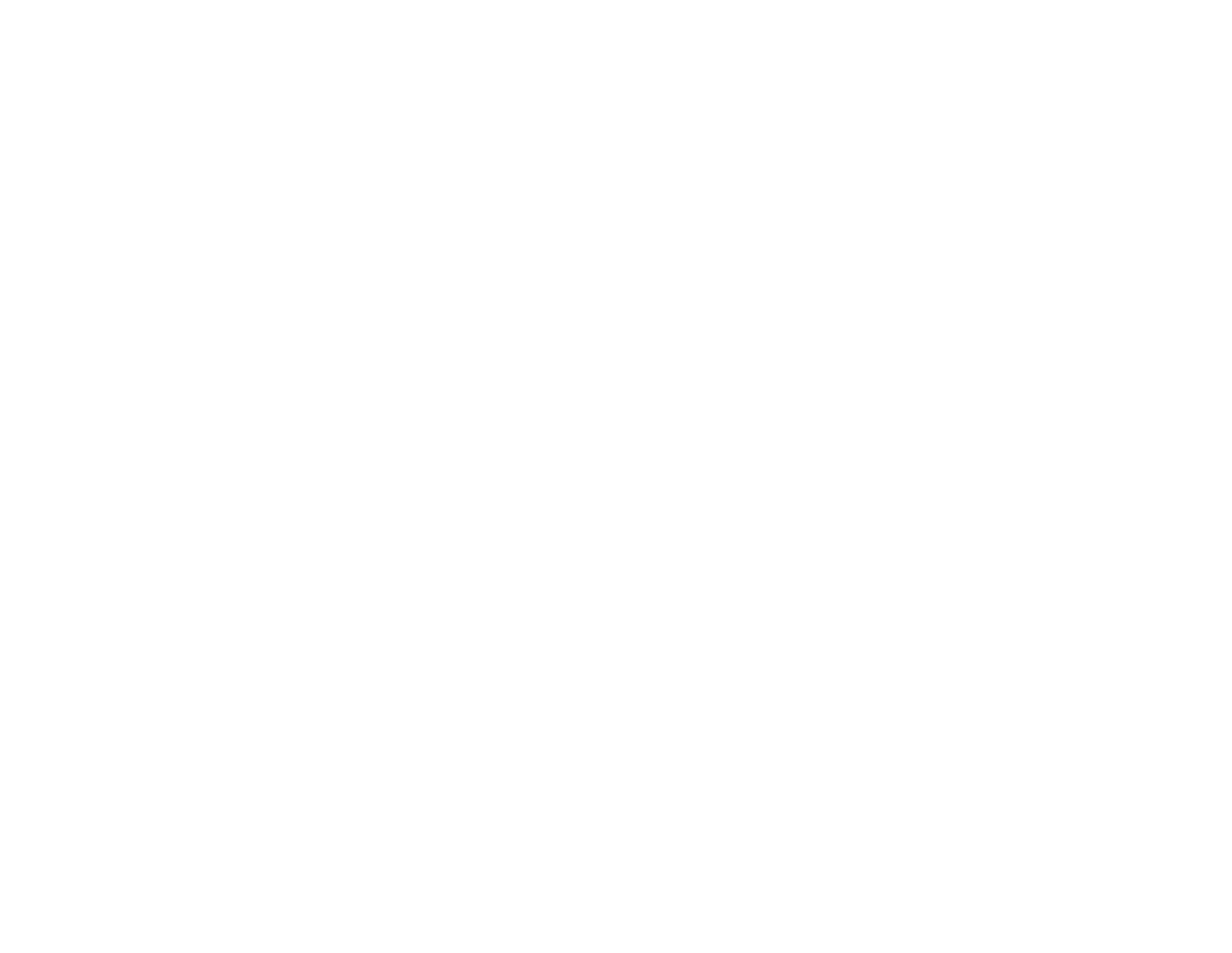|        | <b>May 17</b>    | <b>May 24</b> | <b>May 31</b> | June 7     | <b>June 14</b> | <b>June 21</b> | <b>June 28</b> | July 5       |
|--------|------------------|---------------|---------------|------------|----------------|----------------|----------------|--------------|
| 5:30pm | <b>D</b> v H     | <b>NvQ</b>    | <b>M</b> v K  | E v I      | <b>H</b> v M   | <b>KvN</b>     | OVI            | A v O        |
|        | P V M            | KvO           | Hvl           | NvO/       | O <sub>V</sub> | <b>O</b> v P   | FvJ            | <b>JvK</b>   |
|        |                  |               |               |            |                |                |                |              |
| 6:45pm | AvJ              | L v M         | AvF           | <b>KvP</b> | <b>C</b> v N   | <b>FvI</b>     | AvK            | <b>G</b> v N |
|        | <b>KvL</b>       | <b>EvH</b>    | <b>L</b> vP   | GvH        | <b>B</b> v E   | <b>G</b> v M   | <b>MvQ</b>     | I v M        |
|        | O <sub>V</sub> Q | CvG           | GvE           | <b>LvF</b> | <b>FvK</b>     |                |                |              |
|        |                  |               |               |            |                |                |                |              |

### **2022 RiverPlex Tuesday Sand Volleyball Coed**

### **B Division**

- **A Consensual Sets**
- **B Barking Dogs**
- **C Dynos**
- **D Anteaters**
- **E Can U Dig It**
- **F Kiss My Ace**
- **G Pop-Up Blockers**
- **H That's What She Set**
- **I No Scrubs**
- **J Volley Vipers**
- **K Calm yo Tips**
- **L Bumpin Ballers**
- **M Tao's team**
- **N Static Lines**
- **O Setters of Catan**
- **P Cactus Spikes**
- **Q Brian Karl's Team**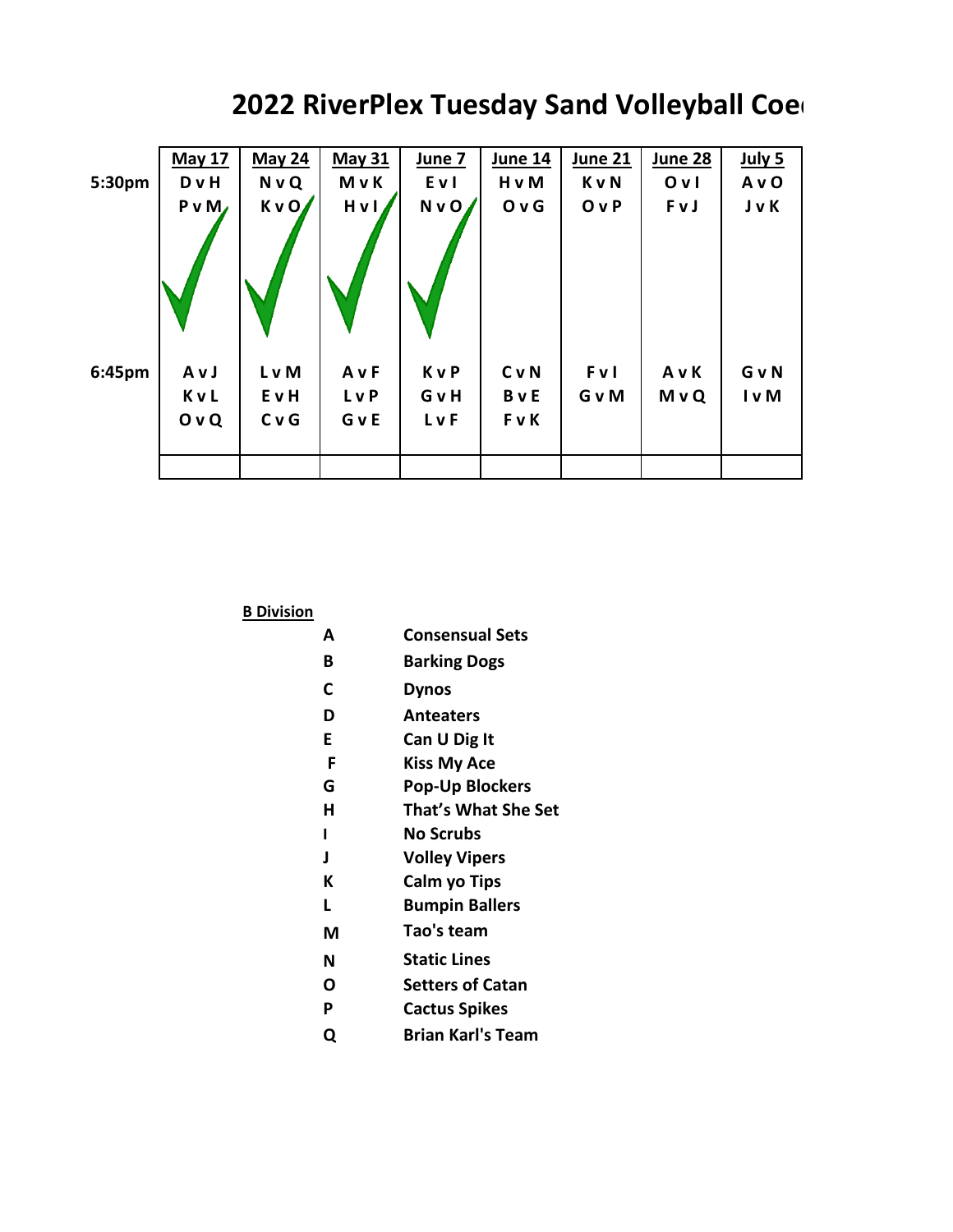## **2022 RiverPlex Tuesday Sand Volleyball Coed 6's\*\***

| <b>July 12</b> | <b>July 19</b> | July 26* |
|----------------|----------------|----------|
| JvO            | <b>C</b> v F   |          |
| <b>DvL</b>     | D v G          |          |
|                |                |          |
|                |                |          |
|                |                |          |
|                |                |          |
|                |                |          |
|                |                |          |
| F v N          | LvO            |          |
|                |                |          |
| GvK            | <b>NvP</b>     |          |
|                |                |          |
|                |                |          |
|                |                |          |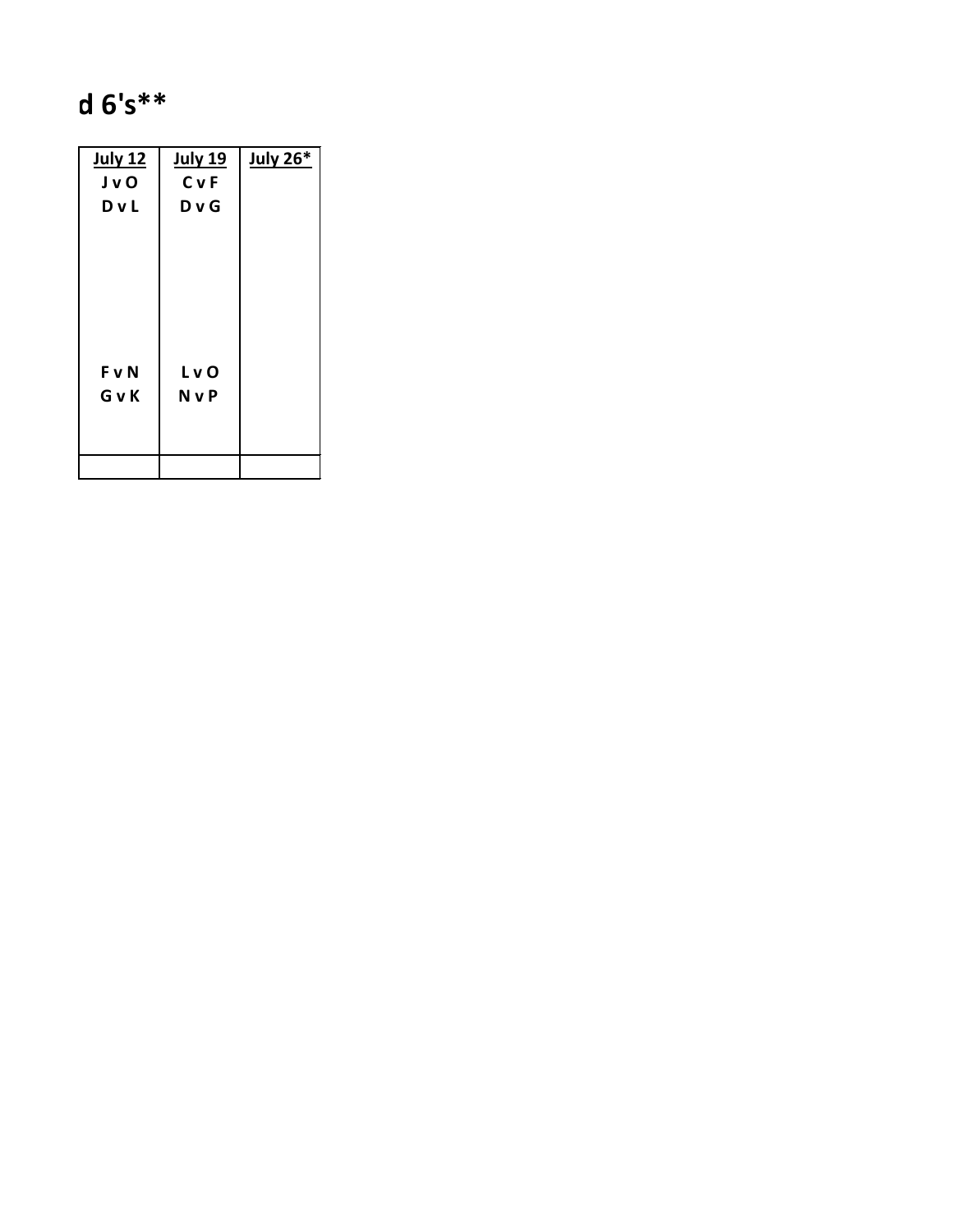# **2022 Wednesday Coed 6's BRADLEY PARK**

|                         | <b>May 18</b>                    | <b>May 25</b>    | June 1                  | June 8                  | June 15        | June 22          | June 29          |
|-------------------------|----------------------------------|------------------|-------------------------|-------------------------|----------------|------------------|------------------|
| 5:30pm                  | 1 <sub>v</sub>                   | 3v4              | 6 v 10                  | 1 <sub>v</sub>          | 3 v 6          | 4 v 10           | 2 v 10           |
|                         | 5 v 6                            | 2 v 6            | 2 v 4                   | 7 v 10                  | 4 v 7          | 1 <sub>v</sub> 9 | 4 v 9            |
|                         |                                  |                  |                         |                         |                |                  |                  |
| 6:40pm                  | $\overline{\mathbf{3}}$          | $\boldsymbol{8}$ |                         | /5                      | 1 <sub>v</sub> | 2 v 8            | 1 <sub>v</sub> 6 |
|                         | v <sub>8</sub>                   | v <sub>9</sub>   | $\sqrt{9}$              | $\mathbf{v}$ 9          | 8v10           | 3 <sub>v</sub> 5 | 3 <sub>v</sub>   |
|                         |                                  |                  |                         |                         |                |                  |                  |
| $7:25$ pm               | 9v10                             | 5v10             | 3 <sub>v</sub>          | 4 v 8                   | 5 v 9          | 6 v 7            | 5 v 7            |
|                         |                                  |                  |                         |                         |                |                  |                  |
|                         | A & B Division                   |                  | <b>Win</b>              | <b>Loss</b>             |                |                  |                  |
| $\mathbf{1}$            | <b>Old Balls</b>                 |                  | 4                       | $\overline{2}$          |                |                  |                  |
| $\overline{2}$          | <b>How I Set Your Mother</b>     |                  | 1                       | 5                       |                |                  |                  |
| $\overline{\mathbf{3}}$ | <b>Volley Squad</b>              |                  | 6                       | $\mathbf 0$             |                |                  |                  |
| 4                       | <b>Country Bumpkins</b>          |                  | $\overline{2}$          | $\overline{\mathbf{4}}$ |                |                  |                  |
| 5                       | <b>Cold Six Pack</b>             |                  | 3                       | $\mathbf{3}$            |                |                  |                  |
| 6                       | Pass-Set-Net                     |                  | 5                       | $\mathbf{1}$            |                |                  |                  |
| $\overline{\mathbf{z}}$ | <b>Beta Blockers</b>             |                  | $\overline{2}$          | $\overline{\mathbf{4}}$ |                |                  |                  |
| 8                       | <b>Ball Busters</b>              |                  | $\overline{\mathbf{3}}$ | $\overline{\mathbf{3}}$ |                |                  |                  |
| 9                       | <b>Boujee Baby Volleyballers</b> |                  | $\overline{2}$          | $\overline{\mathbf{4}}$ |                |                  |                  |
| 10                      | <b>Empire Strikes Back</b>       |                  | $\overline{2}$          | $\overline{\mathbf{4}}$ |                |                  |                  |